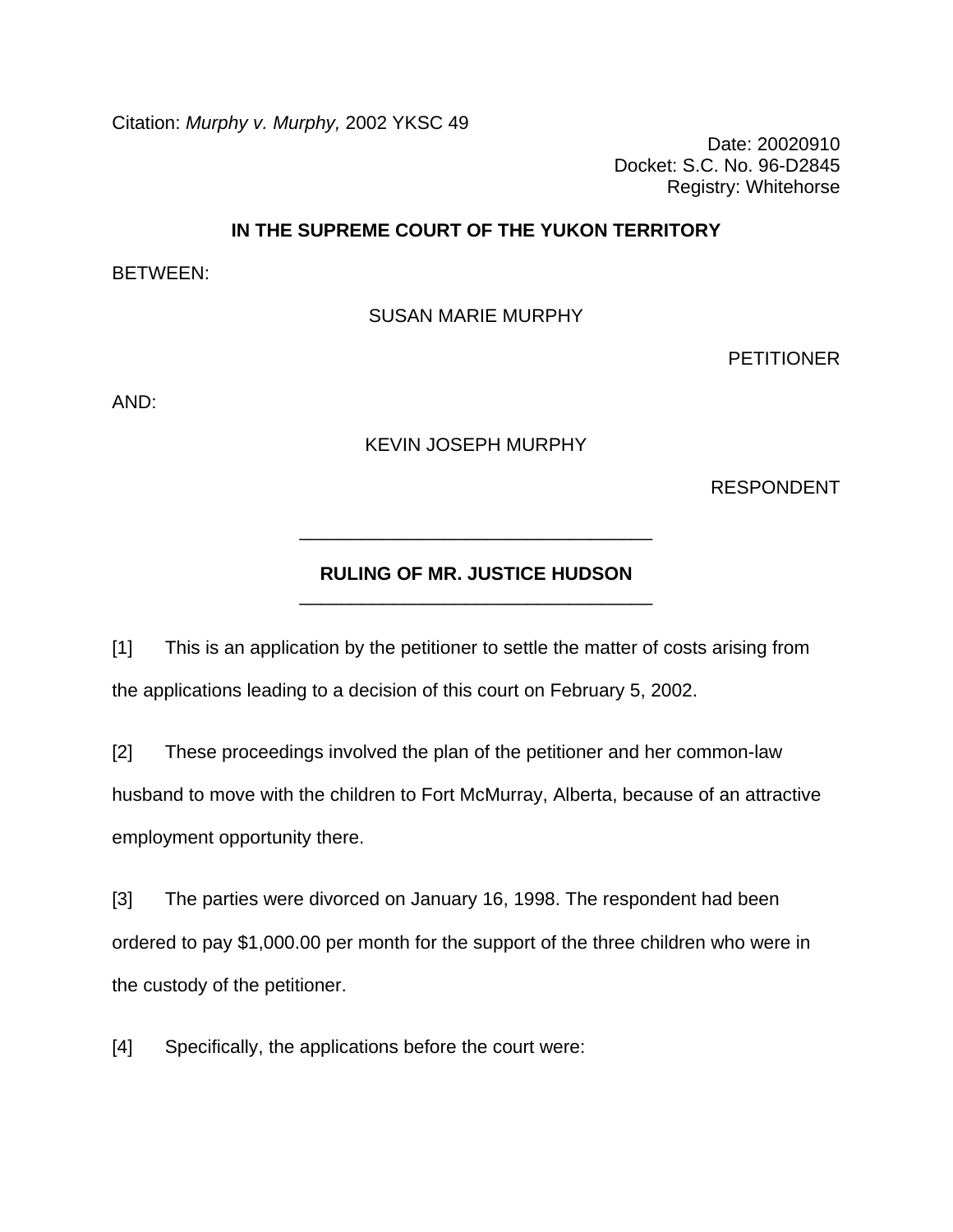- a) An application by the respondent to be relieved of the obligation to pay support for two months in the summer when the children were visiting with him. Further, that he be forgiven the non-payment of \$1,000.00 for the month of July 2001.
- b) An application by the petitioner to vary the corollary relief order granted on January 16, 1998, to alter the access terms and to alter the order for payment of child support.

[5] In effect, while there were applications with relation to child support, the overriding topic and concern of both parties was the projected move by the petitioner to Fort McMurray, Alberta, the desire of the respondent that the move not take place, and the resultant consideration of what decision to be made was in the best interests of the children. The court's decision was rendered February 5, 2002 and it favoured the petitioner's position, which allowed the move for the reasons stated therein.

[6] The hearing of the applications, complete with *viva voce* testimony, were remarkably free of the vindictive and acrimonious presentations that one sometimes sees in these matters. As indicated in my reasons, this was not a decision as to who was the better parent. Rather, it was what immediate future course of action was in the best interests of the children – to remain in Whitehorse with uncertain economic terms or for the petitioner to move with the children to Fort McMurray, which had a guarantee of prosperity. Economics were not the only basis for the decision. All of the points in favour or against the move and the effect on the children were considered.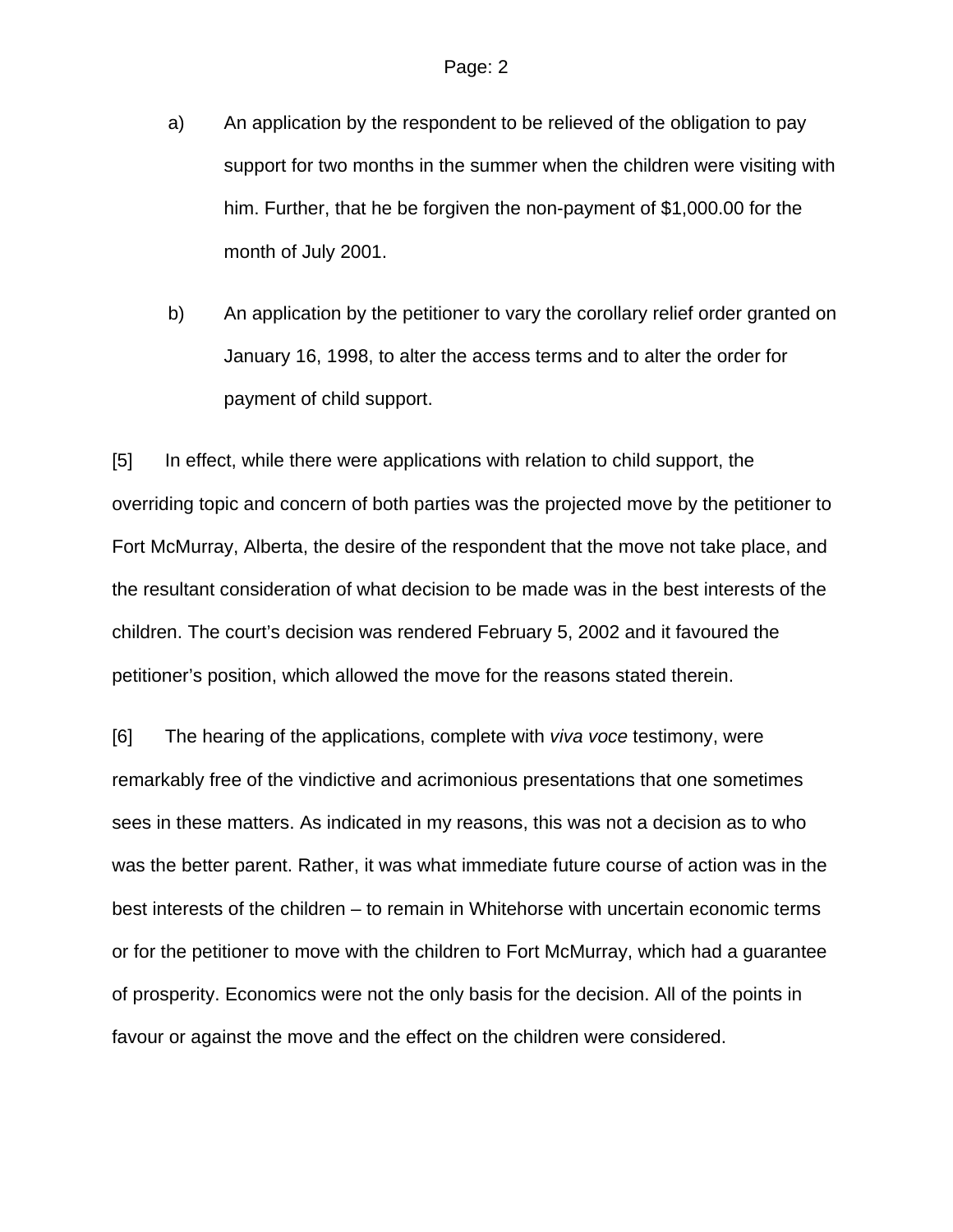[7] The circumstance that takes this matter out of the ordinary is that on December 17, 2001 an offer to settle was made pursuant to Rule 37(22) and (37). This offer to settle is set out as follows:

- 1. The Petitioner and the Respondent shall have joint custody of the Children.
- 2. The Children shall have their primary residence with the Petitioner.
- 3. The Respondent shall have reasonable and generous access to the Children as follows:
	- a) Every spring school vacation
	- b) 6 weeks during the summer school vacations
	- c) Every other Christmas school vacation, commencing in 2002
	- d) Reasonable telephone, email and mail contact;
	- e) Such other times as may be mutually agreed between the parties, especially on occasions when the Respondent visits family in Alberta.
- 2.(*sic*) The Petitioner shall be responsible for arranging and paying for the Children's transportation from Fort McMurray to Whitehorse for the spring school vacation.
- 3. The Petitioner and the Respondent shall share the cost of the Children's transportation from Fort McMurray to Whitehorse for the Children's summer and Christmas visits with the Respondent.
- 4. The Respondent shall continue to pay child support of \$1,000 per month.
- 5. The Respondent shall not be responsible for the payment of child support during the 6 weeks in the summer that the Children are visiting with him (ie. no child support is payable for one month, only \$500 is payable for one month).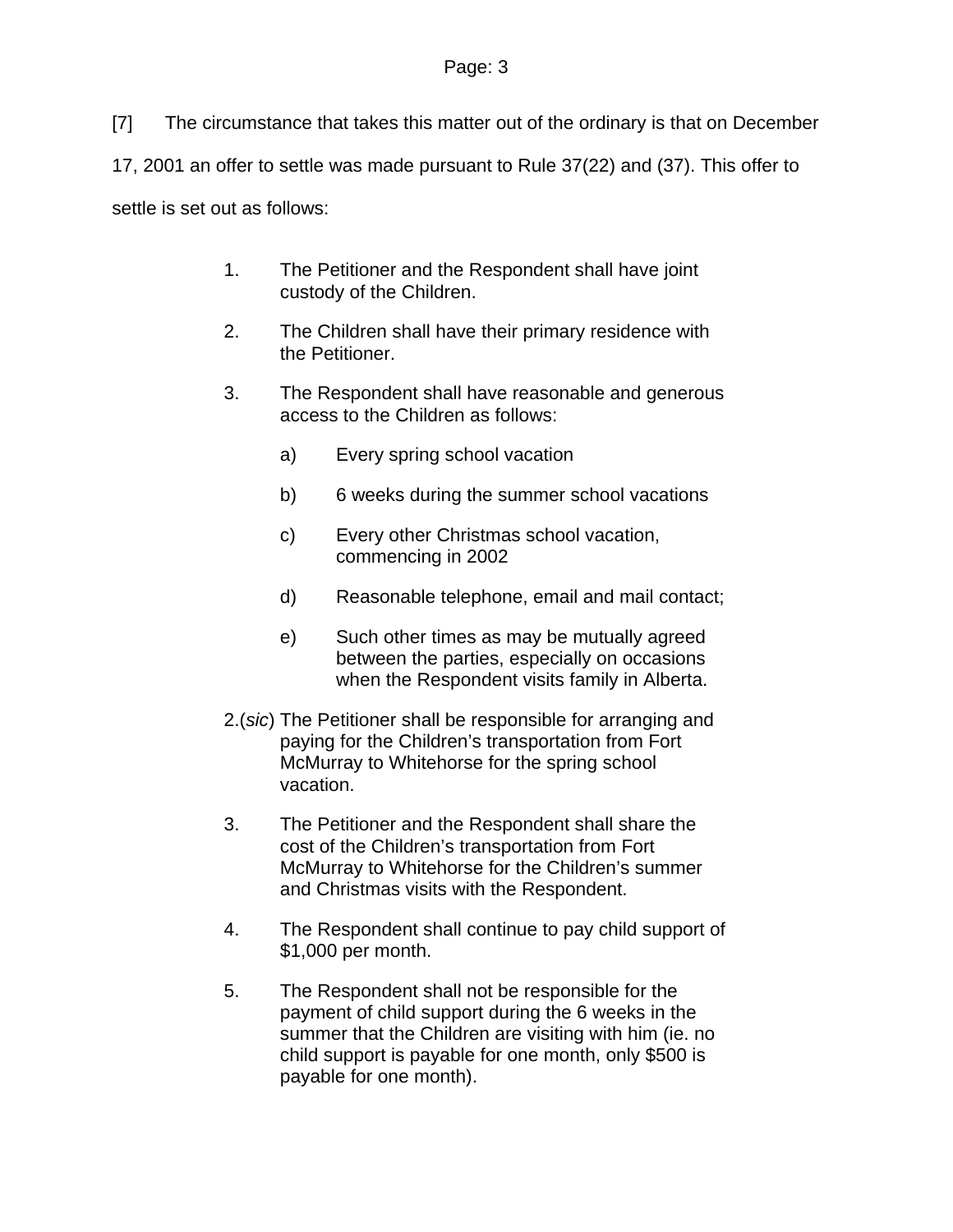- 6. The arrears of child support in the amount of \$1,000 owing from the Respondent's non-payment of child support for the month of July 2001 shall be forgiven.
- [8] Rule 37(25) of the Rules of Court states:

## *Consequences of failure to accept plaintiff's offer for nonmonetary relief*

 (25) If the plaintiff has made an offer to settle a claim for non-monetary relief, and it has not expired or been withdrawn or been accepted, and if the plaintiff obtains a judgment as favourable as, or more favourable than, the terms of the offer to settle, the plaintiff is entitled to costs assessed to the date the offer was delivered and to double costs assessed from that date.

[9] The petitioner has provided a table of comparisons in which she argues,

graphically, for the conclusion that the terms of the Rule have been complied with. This

table is as follows:

| Monetary claim                                                                               | Offer to Settle                                                         | Order made                                                                                                                     |
|----------------------------------------------------------------------------------------------|-------------------------------------------------------------------------|--------------------------------------------------------------------------------------------------------------------------------|
| Respondent sought<br>relief from paying child<br>support when children<br>with him in summer | Petitioner offered this<br>relief for 6 week period<br>of summer access | No relief for<br>Respondent while<br>children with him for<br>summer $-$ he pays<br>\$1,235 during 4 weeks<br>of summer access |
| +\$1000 to Respondent                                                                        | $+$ \$1,500 to<br>Respondent                                            | - \$1,235 payable by<br>Respondent                                                                                             |
| Respondent didn't pay<br>\$1,000 for child support<br>in July 2001                           | Petitioner offered to<br>forgive this amount                            | No forgiveness of this<br>amount of unpaid child<br>support                                                                    |
| $+$ \$1,000 to<br>Respondent                                                                 | $+$ \$1,000 to<br>Respondent                                            | - \$1,000 payable by<br>Respondent                                                                                             |

# COMPARISON OF RESULTS – MURPHY v. MURPHY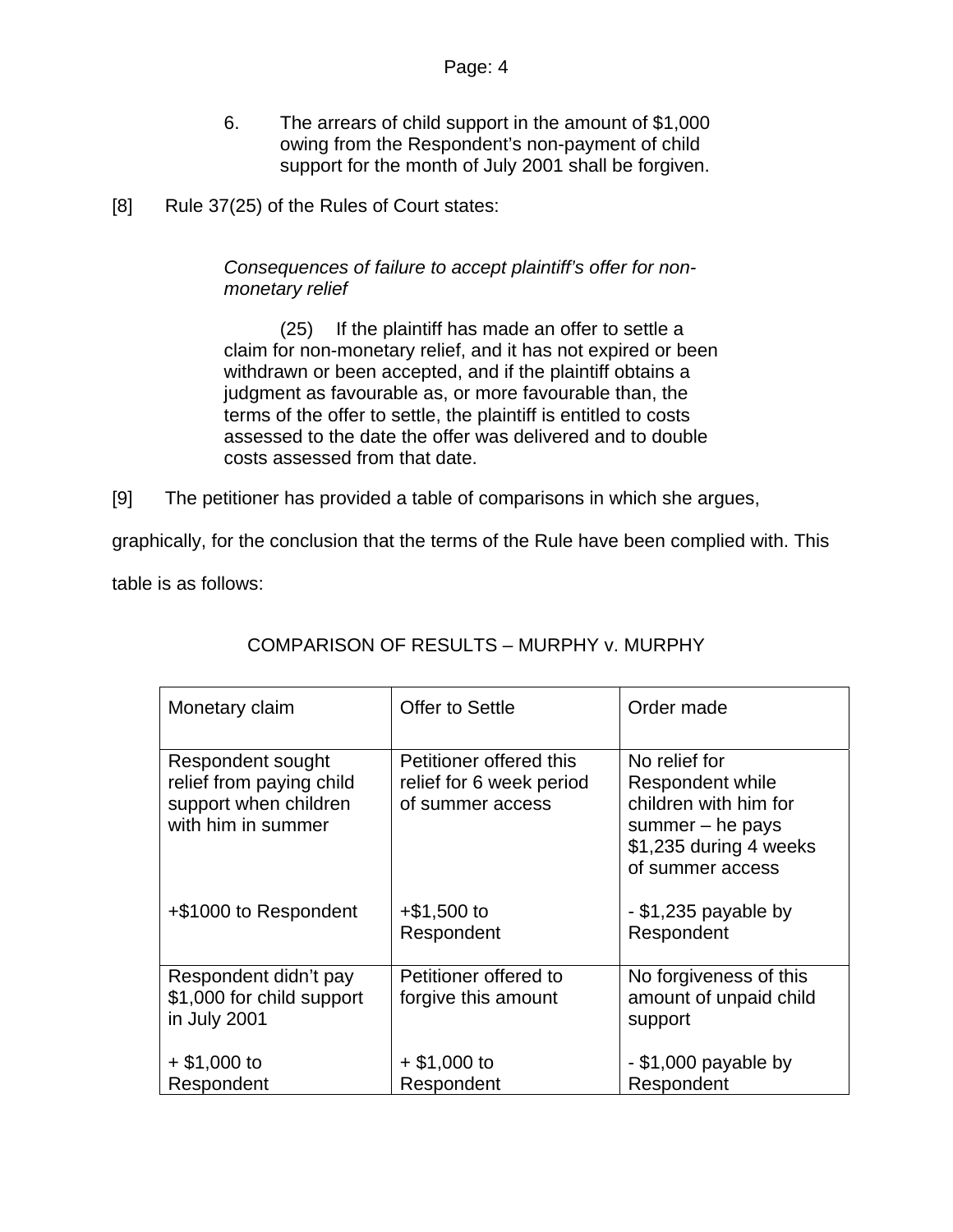| Respondent wanted         | Petitioner offered to          | Respondent was               |
|---------------------------|--------------------------------|------------------------------|
| child support             | allow Respondent to            | ordered to pay child         |
| calculated on basis of    | continue paying child          | support based on his         |
| his income of \$63,498    | support of \$1,000 per         | income of \$70,400 for       |
|                           | month                          | total of \$1,235 per         |
|                           |                                | month                        |
| -\$1,132 payable by       | - \$1,000 payable by           | - \$1,235 payable by         |
| Resp                      | Resp                           | Resp                         |
| Transportation costs -    | Petitioner offered to pay      | Petitioner was ordered       |
| three trips per year for  | total of 12 fares              | to pay cost of 6 fares       |
| three children $= 18$     |                                |                              |
| one way fares             | Resp would pay 6 fares         | Resp pays 12 fares           |
|                           | (Estimates \$500 per           |                              |
|                           | fare)                          |                              |
| <b>Total annual</b>       | <b>Resp pays \$12,500</b>      | <b>Resp pays \$21,820</b>    |
| <b>Difference</b>         |                                |                              |
| Non-Monetary claim        | Offer to Settle                | Order made                   |
| <b>Spring Break</b>       | Petitioner offered             | "Some" of the children's     |
|                           | access every spring            | spring break                 |
|                           | break                          |                              |
|                           |                                |                              |
|                           | (Usually 9 days)               | (?)                          |
| Summer school             | Petitioner offered 6           | One four week period         |
| vacation                  | weeks of access                | was ordered                  |
|                           |                                |                              |
|                           | $(42 \text{ days})$            | $(29 \text{ days})$          |
| <b>Christmas vacation</b> | Petitioner offered             | A minimum of 7 days          |
|                           | alternating                    | access each Christmas        |
|                           | <b>Christmases</b>             | was ordered.                 |
|                           |                                |                              |
|                           | (7 days per year)              | (7 days per year)            |
| Other                     | Petitioner offered such        | No other times               |
|                           | other times as might           | ordered.                     |
|                           | be mutually agreed             |                              |
| Difference of $2 - 3$     | <b>Total access offered 58</b> | <b>Total access ordered:</b> |
| weeks with Resp.          | days $+$                       | $35 - 44$ days               |

[10] The authorities cited by the parties would leave the matter of offers to settle in matrimonial cases in a state of some uncertainty. I find that the balance of authority, and the authority with which I agree, is that there remains a discretion with the trial judge to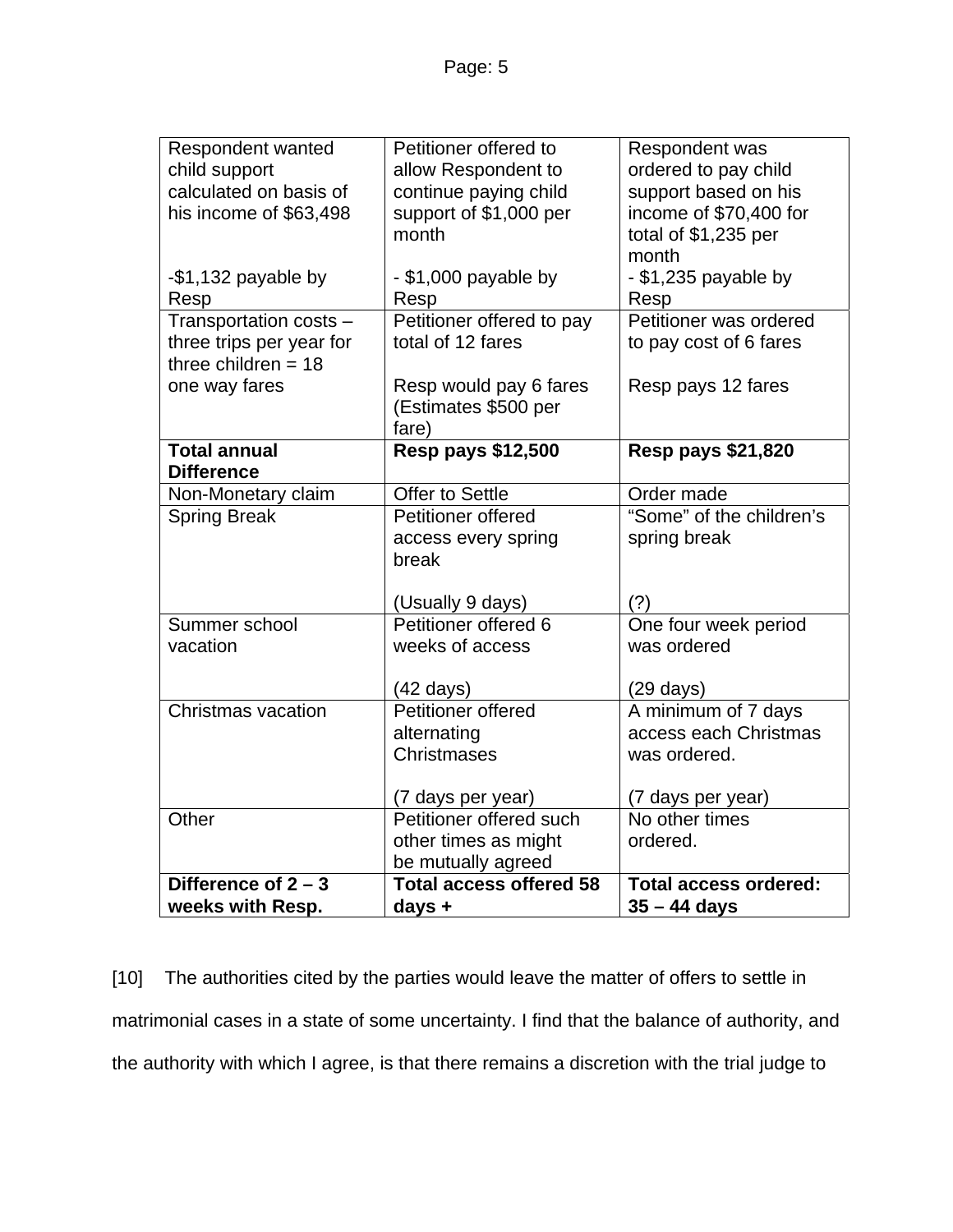decline to order double costs, notwithstanding compliance with the pre-conditions of the order in question.

[11] The offer to settle contained non-monetary and monetary terms. I treat it as a single offer, indivisible in its terms.

[12] The question of reduced or cancelled maintenance for the summer time when the children were with the respondent took virtually no time at the hearing. The hearing was almost entirely taken up with the prospects for the children in Fort McMurray and a comparison with the circumstances to be expected in Whitehorse if the removal of the children from the Yukon was not approved, and if the mother stayed in Whitehorse with the children while her common-law husband went to Fort McMurray. It also dealt with the recent past relationships between the petitioner/respondent and their children on the one hand and their children and the petitioner and her partner on the other, as such considerations might assist in determining what was the best decision to be made on the move with the paramount consideration being the best interests of the children.

[13] It is my decision that I should exercise my discretion against the ordering of double costs. This is not a case in which there are severe financial problems to be addressed, but if I were to consider that situation the evidence indicated that the financial burdens upon the respondent are of greater concern.

[14] It would be difficult for me, in looking at the offer to settle, to find that double costs were appropriate since, for the respondent to accept the offer, it would have involved him in an acceptance of the move to Fort McMurray. The arguments presented on his behalf *contra* the move were not irresponsible. In fact, the arguments were very worthy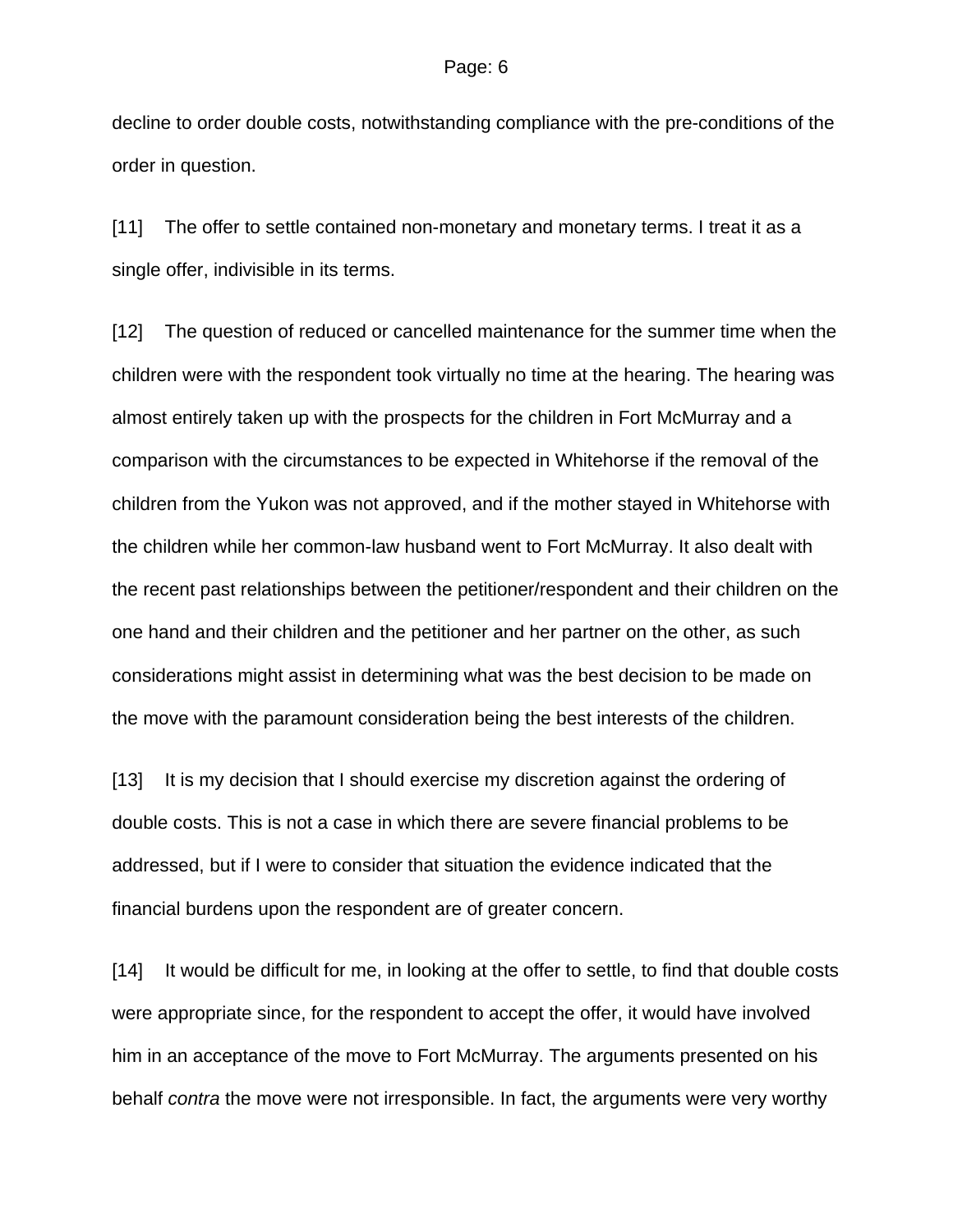#### Page: 7

of consideration by the court. That being the case, it is hard to fault the respondent for declining to accept the offer in that his view of what was in the best interests of the children, i.e. to remain in the Yukon, was a view reasonably held.

[15] It was a part of my deliberations, having determined the children and their mother should be allowed to move to Fort McMurray that since access or visitation was going to be an expense not previously experienced, and since I was ordering that the Guidelines not be departed from in the children's support, the order was made on the basis that it was an appropriate order notwithstanding that it was stretching the respondent's apparent financial resources to a point approaching a limit.

[16] The other consideration to which I earlier referred is that the respondent did not adopt any arguments or positions which, in any way, unnecessarily extended the time consumed in the matter. Nor did it raise the level of passion sometimes experienced in these matters. I am satisfied that the respondent, in the conduct of this matter, in declining to accept the offer, was proceeding on a genuinely held opinion that he could bring to the court arguments and submissions that would assist the court in deciding what was in the best interests of the children.

[17] I would not think it appropriate that a parent who wished to present to the court such a position should be pressured (albeit legally) to withhold these arguments from the court for economic reasons relative to his own financial resources. I chose to interpret the Rule in light of the circumstances of this case accordingly.

[18] Therefore, it is the order of this court that costs follow the event and be paid to the petitioner by the respondent. Such costs to be on Scale 3.